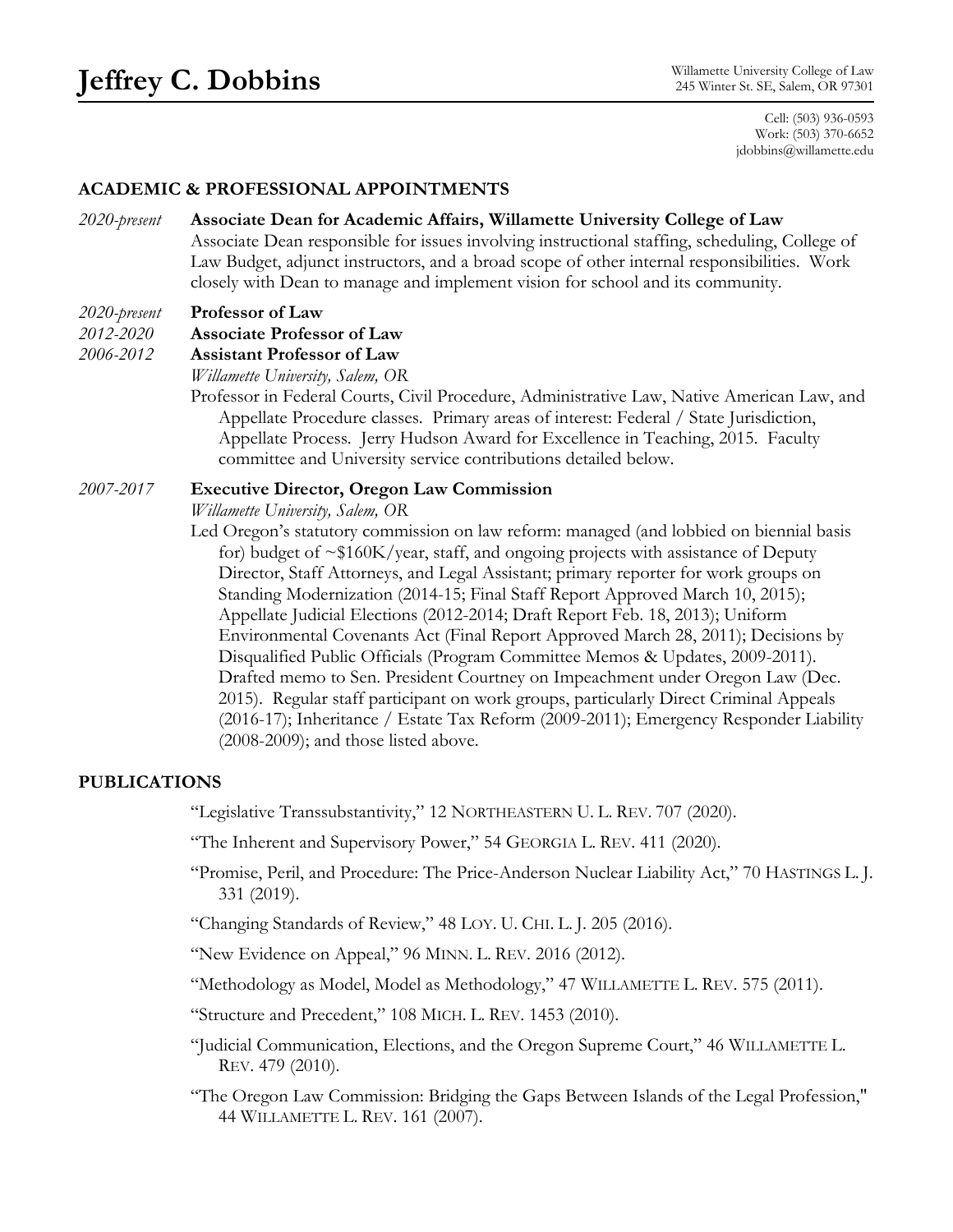- "The U.S. Supreme Court's Review of Oregon State Court Decisions in the First Half-Century of Statehood, 1859-1909," 1 OREGON APPELLATE ALMANAC (2006).
- "The Pain and Suffering of Environmental Loss: Using Contingent Valuation to Estimate Nonuse Damages," 43 DUKE L.J. 879 (1994).

## **PLANNED WORKS / WORKS IN PROCESS**

- "Lies, Damn Lies, Statistics and Science at the U.S. Supreme Court." Explores the U.S. Supreme Court's reliance upon – and rejection of – the use of statistics by parties and amici in Supreme Court decisions, and how that history both reflects and drives the Court's reaction to physical and social science issues presented in its cases.
- "Pride and Precedent." Explores how judicial opinion language changes based on whether the opinion is seeking to defend or overrule binding precedent, and how expressions of confidence in identifying "the right answer" correlate with those decisions.
- "Changing Standards of Review II." Follows on *Changing Standards of Review*, examining additional examples of circumstances in which courts and legislatures have altered the prevailing standard of review for particular areas of the law (in particular, the *Mead* / *Christensen* / *Skidmore* revision of *Chevron* review under administrative law) and the review of downward departures under Sentencing Guidelines surrounding the decision in *Koon v. US*), with the goal of evaluating whether different standards actually influence the likelihood of reversal or other characteristics of appeals.
- "The Clash of Science and Sacred at the Top of the World."Explores the history and legal issues associated with the siting of large telescopes (esp. in Hawaii and Arizona) atop mountains that have significant cultural meaning for native populations.
- "The Nationalization of U.S. Legal Education, 1975-1995." Explores the loss of "regional" law schools along with the rise of the AALS FAR hiring conference, USNWR rankings, and other developments in legal education.

### **CLE, SEMINARS AND ACADEMIC PRESENTATIONS**

- "The Oregon and U.S. Constitutions," 2019 Attorney General's Public Law Conf., October 2019
- "Judicial Decisionmaking on the Intermediate Court of Appeals, Oregon Court of Appeals 50th Anniversary CLE (Moderator), September 2019
- "Judicial Deference," Panelist (with visitor from Goldwater Institute, for Federalist Society student meeting), Salem, OR, Feb. 2019
- Moderator, "A Conversation with Sen. Lisa Murkowski," Salem, OR, Nov. 2018
- "Supreme Court Review and Preview," CLE Presentation, Portland, OR, October 2017
- "Supreme Court Year in Review," CLE Presentation, Portland, OR, October 2017
- "U.S. Supreme Court, Past, Present & Future Terms," Academy for Lifelong Learning, Corvallis, OR, March 2017

"Supreme Court Year in Review," CLE Presentation, Portland, OR, October 2016 Participant, Second Annual Civil Procedure Workshop, U. Wash. College of Law, July 2016 "What Just Happened?: Oregon Appellate Court Decisions in 2014," CLE Presentation,

- February 2016
- "Supreme Court Year in Review," CLE Presentation, Portland, OR, October 2015
- "The U.S. Supreme Court: Last Term, This Term, and Terms to Come," CLE Presentation, September 2015
- Participant, First Annual Civil Procedure Workshop, Seattle U. College of Law, July 2015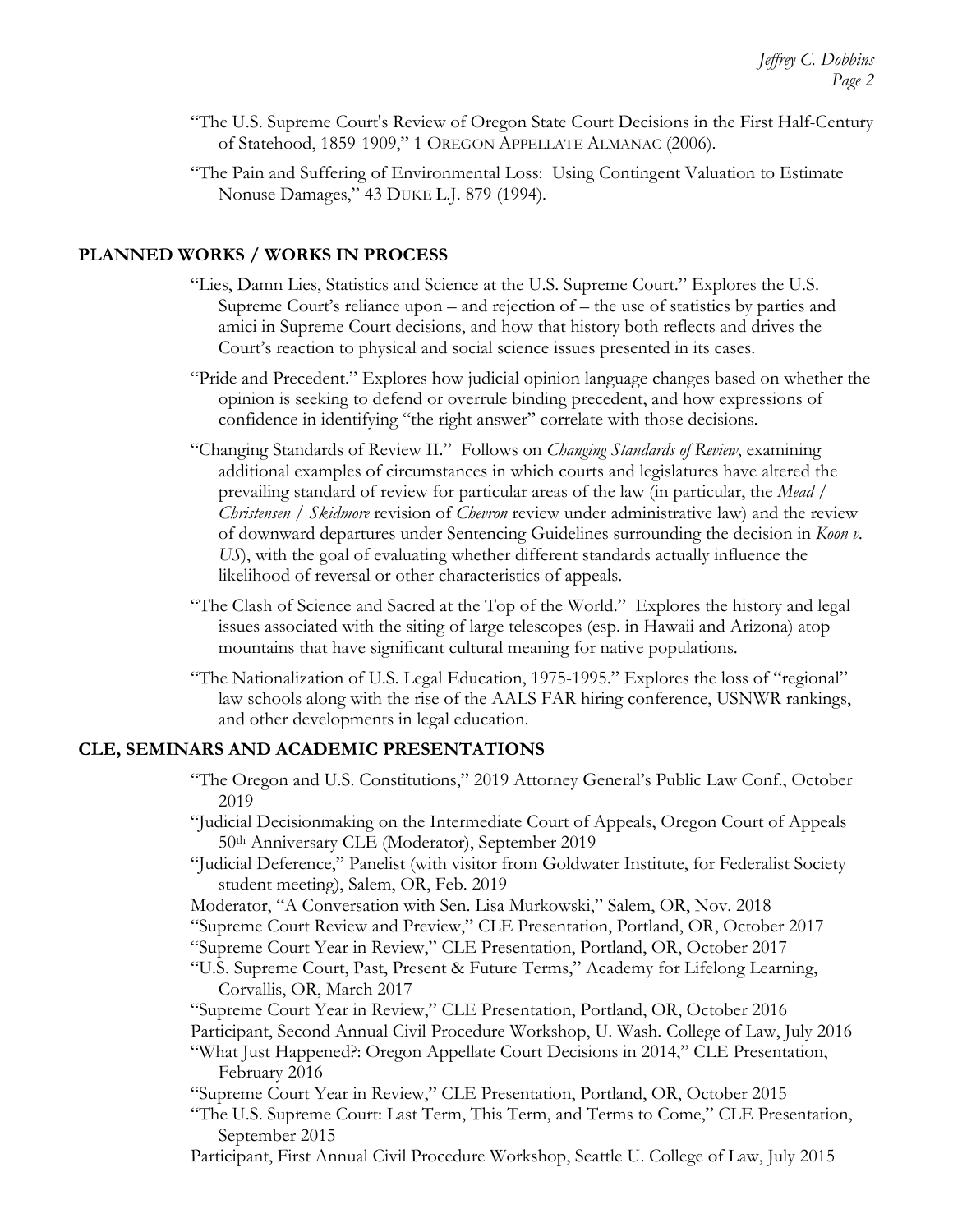- "What Just Happened?: Oregon Appellate Court Decisions in 2014," CLE Presentation, February 2015
- "Changing Standards of Review," Willamette University College of Law Faculty Workshop, January 2015
- "W(h)ither the Differences? The Future of Oregon's Unique Approach to Deference to Agency Interpretations of Law," Northwest Administrative Law Institute, Sept. 2014
- "What Just Happened?: Oregon Appellate Court Decisions in 2013," CLE Presentation, February 2014
- "Supreme Court Year in Review," CLE Presentation, Portland, OR, October 2013

"Tactics and Ethics on Appeal," CLE Presentation & Moderator, November 2011.

- "Supreme Court Year in Review," CLE Presentation, Portland, OR, September 2011.
- "Methodology as Model," Oregon Statutory Interpretation Symposium, Willamette U. College of Law, Salem, OR, February 2011.
- "John Paul Stevens: A Retrospective," Center for Public Policy, Duke University School of Law, August 2010.
- "Supreme Court Year in Review," CLE Presentation, Portland, OR, August 2010.
- "Judicial Communication," at Conference: The Oregon Supreme Court Sesquicentennial, Salem, OR, October 9, 2009.
- "Structure and Precedent," Faculty Workshop, U. of Wash. School of Law, Jan. 14, 2010.
- "Appointment of Sonia Sotomayor and Diversity on the Bench," CLE Panel, Salem, OR, August 2009.

"Supreme Court Year in Review," CLE Presentation, Portland, OR, July 2009.

- "Legal & Economic Implications of the Credit Market Meltdown," CLE Presentation, Salem, OR, September 2008.
- "Supreme Court Year in Review," CLE Presentation, Portland, OR, July 2008.
- "Structure and Precedent," American University Junior Federal Courts Scholars Workshop, Washington, DC, April 2008.
- "Structure and Precedent," Willamette Valley Junior Law Faculty Workshop, Salem, OR, October 2007.
- AALS Annual Conference Attendee, 2011-2019

# **OTHER PROFESSIONAL ACTIVITIES**

Member of Administrative Law Section Executive Committee, Or. State Bar (2020-present) Instructor, Willamette U. Shanghai Program, East China Univ. of Politics and Law, Summer 2013 (Designed and taught session on Comparative Judicial Review)

Member of bars of Oregon (active), U.S. Supreme Court, multiple U.S. Courts of Appeals (D.C., First, Second, Fifth, Seventh, Ninth, and Tenth Circuits), D. Oregon and S.D. W.V.

Chair (2010) and Past Treasurer, Secretary, and Member of Appellate Practice Section Executive Committee, Oregon State Bar (2006-2010)

Program Manager and Co-Founder, Oregon Appellate Pro Bono Program, 2010-present Participant, Governor's Review Panel for Oregon Court of Appeals Applicants, June 2011 Co-counsel, Alabama Post-Conviction Representation of Melvin Gene Hodges (2004-06)

# **OTHER UNIVERSITY / COLLEGE OF LAW SERVICE**

College of Law Bar Mentor, 2016-present Admissions Visits to U. Utah & BYU (2014, 2015), S. Oregon U. (2015, 2018, 2019), and Linfield College (2015). Willamette Law Review Faculty Advisor, 2013-2017 Provost's Curriculum Working Group, 2018-19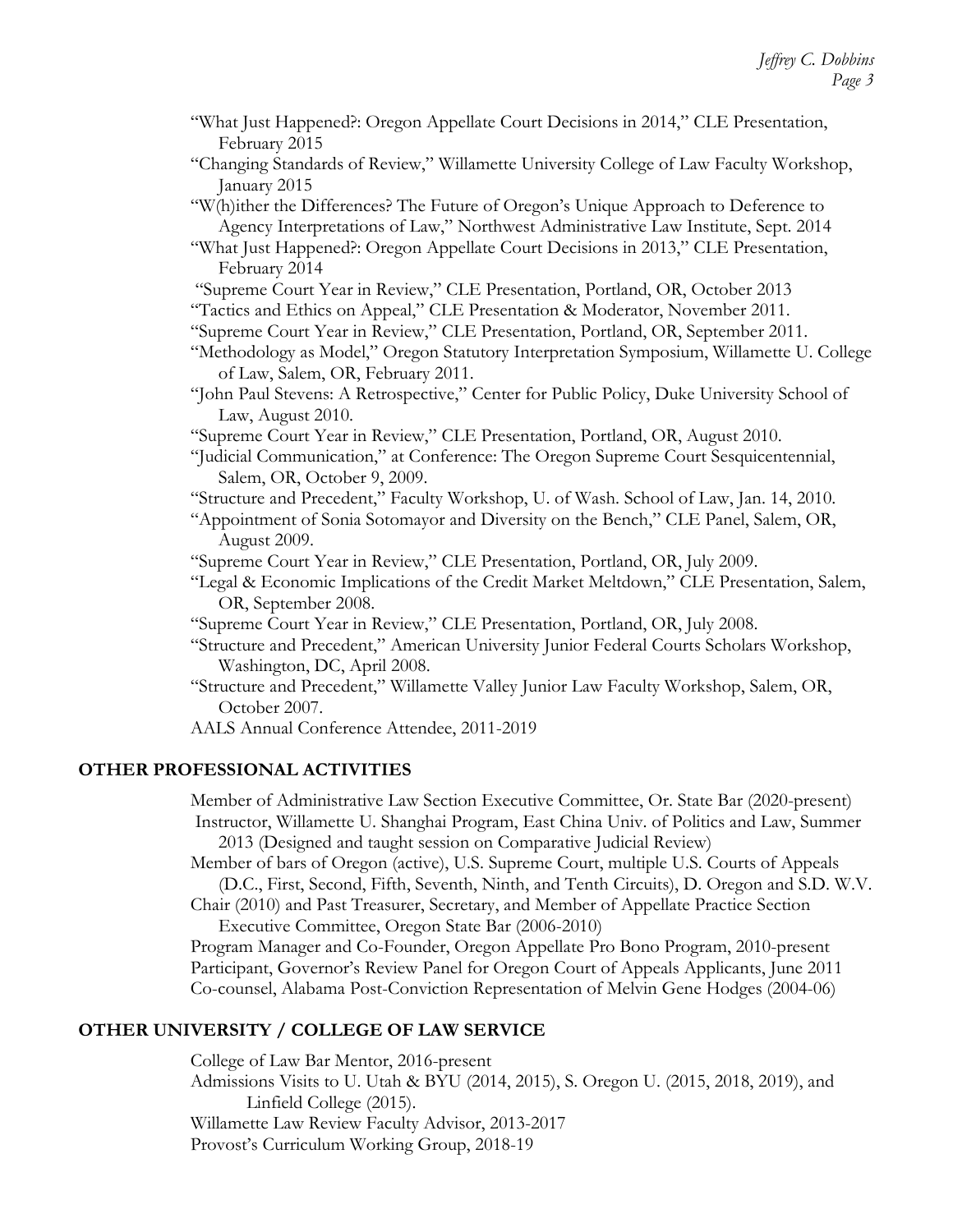Chair, Faculty Hiring Committee, 2018-2020 Chair, Academic Affairs Committee, 2012-14, 2016-2019 (member, 2011-present) Member, Clinic & Externships Committee, 2017-18 Member, College of Law Dean Review Committee, 2017 Member, Ad-Hoc Committee on Bar Passage, 2016-17 Member, Speakers Committee, 2015-16 Order of the Coif Application development, 2014-15 Chair, ABA Self-Study Committee, 2012-14 Member, Dean's Strategic Planning Committee, 2012 Dean Search Committee, Willamette U. College of Law, 2012 Faculty Representative to College of Law Trustees, 2010-13 Professionalism & Civility Statement Ad Hoc Committee Leader, 2010-2011 Draft, then ongoing implementation of, Graduation Honors Policy, 2010-present Co-Founder & Moderator, Willamette Valley Junior Law Faculty Forum, 2006-2010 Oral History of Edwin J. Peterson, Interviewer  $(\sim 22$ hrs oral history), under the auspices of the OSB Appellate Section & Oregon District Court Historical Society Member, Institutional Growth Committee, 2007-08 *Uniting to Understand Racism* Participant, January 2009

# **MEDIA APPEARANCES / OTHER COMMUNITY ACTIVITIES**

Ratings Coordinator (2017-present).

"John Paul Stevens: A Gentleman and a Scholar," OREGON LIVE, July 19, 2019 Brad Schmidt, "'Diagnosis of Dying': How One Man's Tumor Exposes Deep Flaws In Safety Net For Oregon's Most Vulnerable," THE OREGONIAN, May 4, 2019. Elizabeth Hayes, "Multnomah County's \$250M opioid lawsuit transferred to Ohio, After All," PORTLAND BUSINESS JOURNAL, April 9, 2018 Elizabeth Hayes, "Treating Oregon's Opioid Epidemic: Holding the Drug Industry Accountable," PORTLAND BUSINESS JOURNAL, February 1, 2018 Elizabeth Hayes, "Why Moda, Despite Winning a Big Round, Likely Won't See a Check Anytime Soon," PORTLAND BUSINESS JOURNAL, February 10, 2017 Oregon Public Broadcasting, "Think Out Loud: SCOTUS Nominees," Radio Interview, January 26, 2017. Oregon Public Broadcasting, "Think Out Loud: SCOTUS Term," Radio Interview, October 5, 2016. Elizabeth Hayes, "Oregon Insurers Could Find Unlikely Ally in Fed Case," PORTLAND BUSINESS JOURNAL, June 10, 2016 Carol McAlice Currie, "Hayes' Legal Options are Varied," STATESMAN JOURNAL (Salem, OR), May 27, 2016. KGW News, "Class Action Notices," Interview Excerpts w/ Kyle Iboshi, Nov. 15, 2015 Oregon Public Broadcasting, "Think Out Loud: Looking Ahead to Possible SCOTUS Nominees," Radio Interview, July 27, 2015. David Nogueras, "Oregon Supreme Court to Consider 'MERS' Mortgage System," OPB News (radio interview), Jan. 7, 2013. Amelia Templeton, "Supreme Court Allows Attorneys Fees for Those Who Represent Themselves," OPB News (radio interview), Aug. 27, 2010. Oregon Scholastic Chess Federation, President (2012-2015), Board Member (2015-2017),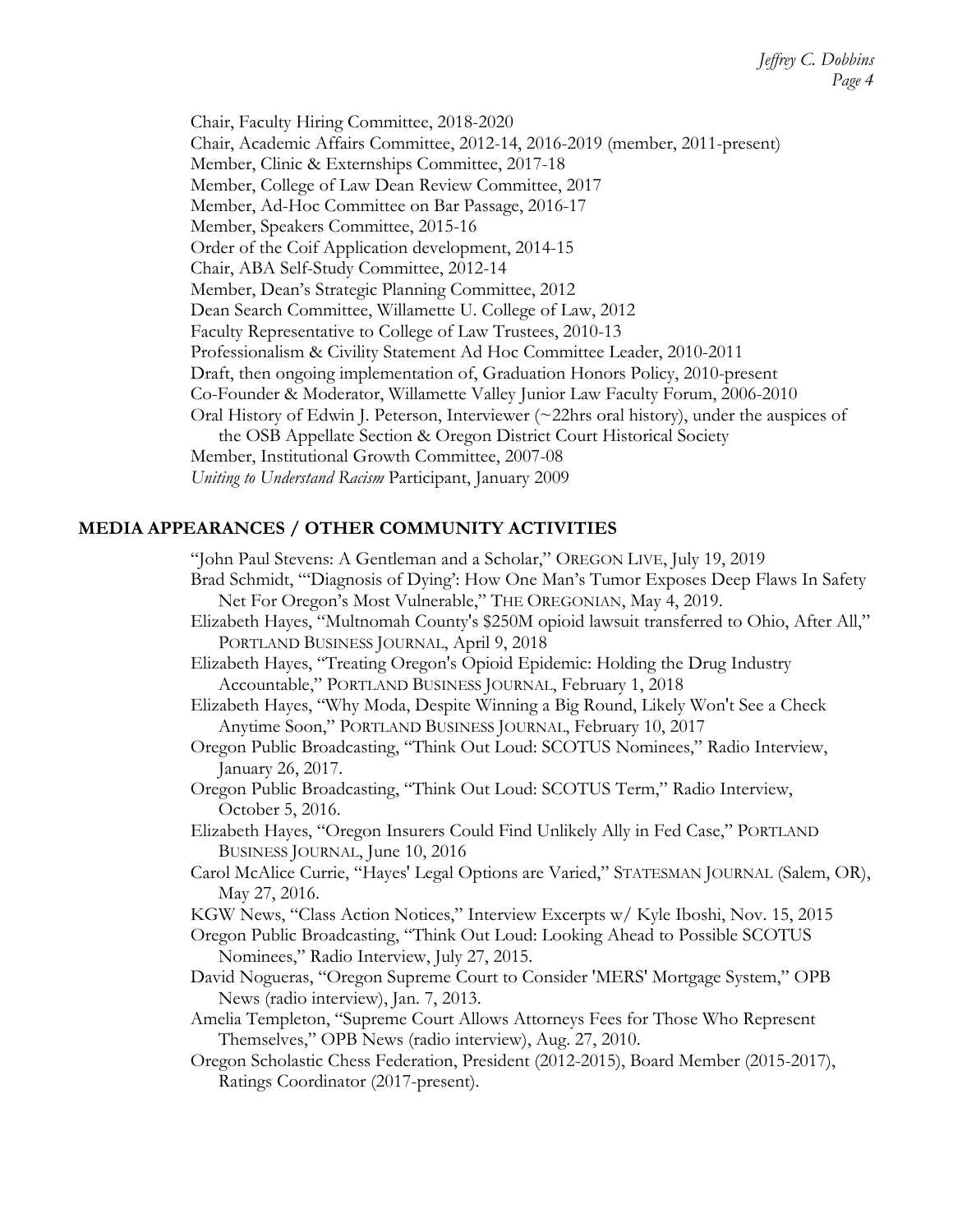# **LEGAL EXPERIENCE**

| 2002-2006        | <b>Attorney, Commercial Litigation Practice Group</b><br>Perkins Coie LLP, Portland, OR                                                                                                                                                                                              |
|------------------|--------------------------------------------------------------------------------------------------------------------------------------------------------------------------------------------------------------------------------------------------------------------------------------|
|                  | Managed, with limited partner involvement, substantial case load in environmental and<br>general commercial litigation; helped lead development of appellate practice group.                                                                                                         |
| 1996-2001        | <b>Attorney, Appellate Section</b><br>Environment & Natural Resources Division, U.S. Department of Justice, Washington, D.C.<br>Sole responsibility for appeals addressing issues arising in Division. More than 25 reported<br>decisions in over 55 handled appeals (listed below). |
| 1995-1996        | Law Clerk to Senior Associate Justice John Paul Stevens<br>United States Supreme Court, Washington, D.C.                                                                                                                                                                             |
| 1994-1995        | Law Clerk to Judge David S. Tatel<br>U.S. Court of Appeals for the D.C. Circuit, Washington, D.C.                                                                                                                                                                                    |
| 1994             | Law Clerk to Chief Judge Abner Mikva<br>U.S. Court of Appeals for the D.C. Circuit, Washington, D.C.<br>Clerked 7/94 to 8/94 for Judge Mikva prior to his appointment as White House Counsel,<br>then moved to Judge Tatel after his appointment to the bench.                       |
| <b>EDUCATION</b> |                                                                                                                                                                                                                                                                                      |
| 1990-1994        | Duke University School of Law, Durham, NC<br>J.D. with highest honors. Order of the Coif. First in Class.<br>· Article Editor, Duke Law Journal.<br>· Editor-in-Chief ('93-'94), Contrib. Editor ('92-'93), Duke Environmental Law & Policy Forum.                                   |
| 1991-1994        | Duke University School of the Environment, Durham, NC<br>M.E.M. (Master's of Environmental Management) in Resource Economics and Policy.                                                                                                                                             |
| 1985-1989        | Harvard University, Cambridge, MA<br>A.B. magna cum laude (Concentration: History and Science). Phi Beta Kappa.<br>Sr. Thesis: The Lay American Response to Relativity & Quantum Mechanics, 1910-32.                                                                                 |
|                  | <b>REPORTED DECISIONS</b>                                                                                                                                                                                                                                                            |
|                  | (*unless otherwise noted, decisions are in appeals briefed and argued by me for the United States)<br>Hooper v. Oregon Medical Assistance Programs, 273 Or. App. 73, 56 P.3d 666 (2015) (briefed as amicus for<br>self as law professor).                                            |
|                  | G.A.S.P. v. Environmental Quality Com'n, 118 P.3d 831 (Or. App. 2005) (briefed; amicus for private<br>client).                                                                                                                                                                       |
|                  | G.A.S.P. v. Environmental Quality Com'n, 108 P.3d 95, 198 Or. App. 182 (Or. App. 2005) (briefed and<br>argued; <i>amicus</i> for private client).                                                                                                                                    |

- *In re General Adjudication of All Rights To Use Water In The Big Horn River System*, 48 P.3d 1040, 2002 WY 89 (Wy. 2002).
- *Alabama Dep't of Envt'l Mgmt. and U.S. Dept. of the Army v. Coosa River Basin Initiative*, 826 So.2d 111 (Ala. 2002) (briefed; no argument held).
- *Families Concerned About Nerve Gas Incineration v. Warr & U.S. Dept. of the Army*, 826 So.2d 857 (Ala. Ct. Civ. App. 2002) (briefed; no argument held).

*Davis v. Mineta*, 302 F.3d 1104 (10th Cir. 2002).

- *Cadillac Fairview/California, Inc. v. Dow Chemical Co.*, 299 F.3d 1019 (9th Cir. 2002).
- *Shields v. Norton*, 289 F.3d 832 (5th Cir. 2002) (briefed only).
- *Commonwealth of the Northern Mariana Islands v. U.S.*, 279 F.3d 1070 (9th Cir. 2002).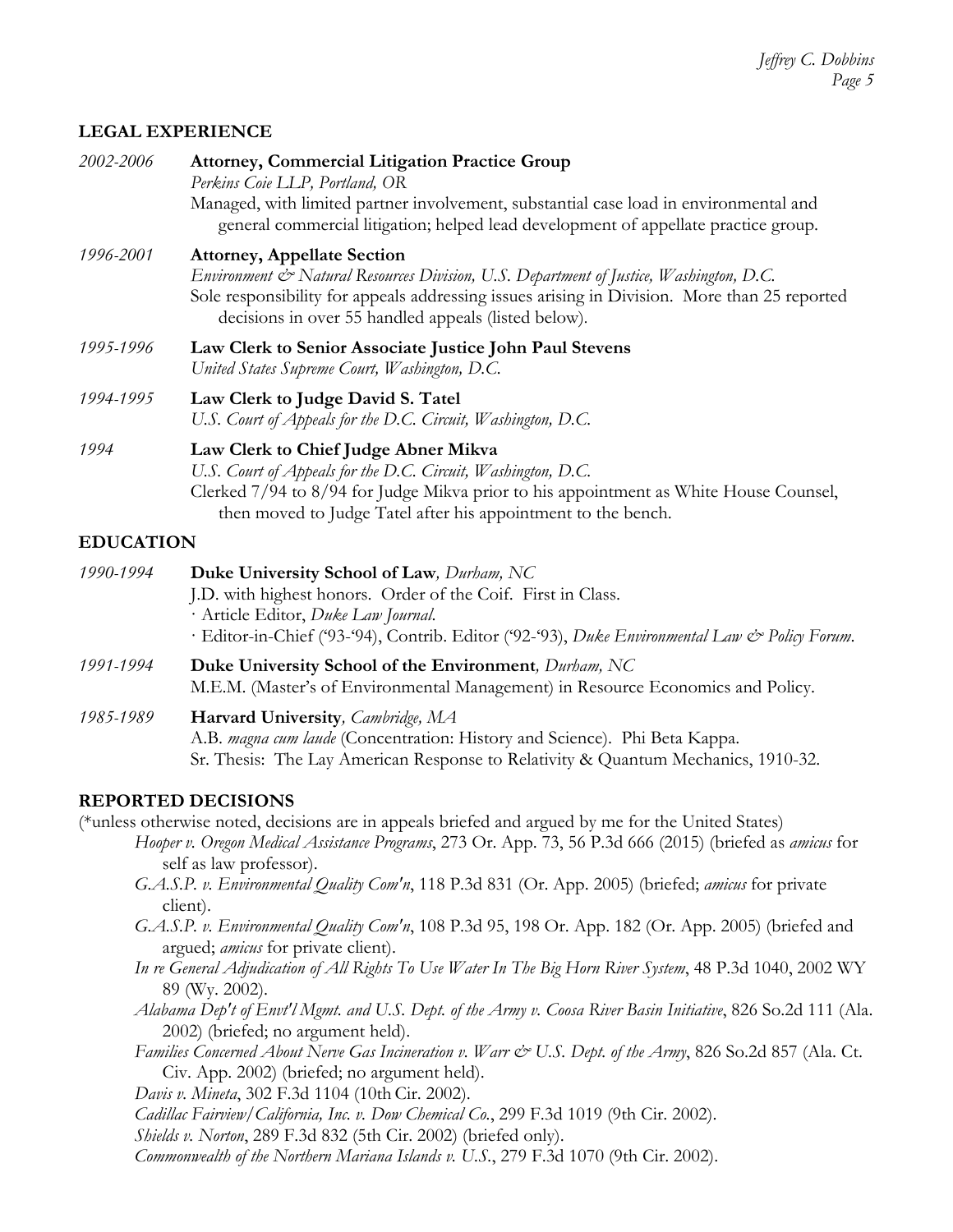*Eastern Minerals International v. United States*, 271 F.3d 1090 (Fed. Cir. 2001).

*U.S. v. Elias*, 269 F.3d 1003 (9th Cir. 2001).

*Spirit Lake Tribe v. State of North Dakota & United States*, 262 F.3d 732 (8th Cir. 2001) (briefed). *Friends of Gateway v. Slater*, 257 F.3d 74 (2nd Cir. 2001).

*Miami Nation of Indians of Indiana v. United States Dept. of the Interior*, 255 F.3d 342 (7th Cir. 2001).

*Mohave Valley Irrigation & Drainage Dist. v. Norton*, 244 F.3d 1164 (9th Cir. 2001).

- *Sac and Fox Nation of Missouri v. Norton*, 240 F.3d 1250 (10th Cir. 2001) (also drafted "friendly" opposition to certiorari).
- *Palm Beach Isles Associates v. U.S.*, *on reh'g*, 231 F.3d 1354 (Fed. Cir.), *denying reh'g en banc*, 231 F.3d 1365 (Fed. Cir. 2000) (briefed petition for rehearing only).
- *Firebaugh Canal Co. v. U.S.*, 203 F.3d 568 (9th Cir. 2000).
- *Klamath Water Users Protective Ass'n v. Patterson*, 204 F.3d 1206 (9th Cir. 1999) (also drafted opposition to petition for certiorari).
- *Alaska v. U.S.*, 201 F.3d 1154 (9th Cir. 2000).

*U.S. v. City of Challis*, 133 Idaho 525, 988 P.2d 1199 (Idaho 1999) (also drafted certiorari petition).

*U.S. v. 4.0 Acres of Land*, 175 F.3d 1133 (9th Cir. 1999).

*U.S. v. Accra Pac, Inc.*, 173 F.3d 630 (7th Cir. 1999) (briefed; no argument held).

*Friends of Boundary Waters Wilderness v. Dombeck*, 164 F.3d 1115 (8th Cir. 1999).

*Collord v. U.S. Dept. of Interior*, 154 F.3d 933 (9th Cir. 1998) (briefed, argued, and rehearing petition filed and denied; drafted petition for certiorari).

*U.S. v. Navistar Intern. Transp. Corp.*, 152 F.3d 702 (7th Cir. 1998).

*Associations Working for Aurora's Residential Environment v. Colorado Dept. of Transp.*, 153 F.3d 1122 (10th Cir. 1998).

*U.S. v. Henry*, 136 F.3d 12 (1st Cir. 1998).

*Bass Enterprises Production Co. v. U.S.*, 133 F.3d 893 (Fed. Cir. 1998).

*Fund for Animals, Inc. v. Thomas*, 127 F.3d 80 (D.C. Cir. 1997).

*U.S. v. Silva*, 122 F.3d 412 (7th Cir. 1997).

*Stuart v. U.S.*, 109 F.3d 1380 (9th Cir. 1997) (argued).

# **OTHER APPEALS**

(\*unless otherwise noted, decisions are in appeals briefed by me for the United States)

*Wallace v. George E. Failing Co.*, 81 Fed. Appx. 922 (9th Cir. 2003) (briefed and argued for private party).

*Arizona ex rel. Hull v. Norton*, 7 Fed. Appx. 739, 2001 WL 357517 (9th Cir. 2001).

*Hawaii County Green Party v. Clinton*, et al., 9th Cir. No. 97-16955 (motion for stay pending appeal of launch of Cassini space probe denied 10/14/2001, appeal later dismissed).

*Kickapoo Tribe of Indians v. Deer*, 4 Fed. Appx. 728, 2001 WL 193810 (10th Cir. 2001).

*Hopi Tribe v. U.S.*, 215 F.3d 1333 (Table), 2000 WL 366273 (9th Cir. 2000).

*U.S. v. Shurelds*, 173 F.3d 430 (Table), 1999 WL 137636 (6th Cir. 1999).

- *Marathon Oil Co. v. Babbitt*, 166 F.3d 1221 (Table), 1999 WL 3362 (10th Cir. 1999) (drafted opposition to petition for certiorari).
- *Eastern Minerals Intern., Inc. v. U.S.*, 168 F.3d 1322 (Table), 1998 WL 658275 (Fed. Cir. 1998) (briefed and argued).
- *Delgado v. Department of Interior*, 153 F.3d 726 (Table), 1998 WL 439661 (10th Cir. 1998).

*Errecart v. Department of Trans.*, 133 F.3d 926 (Table), 1998 WL 10366 (9th Cir. 1998).

*United States v. Due*, 141 F.3d 1171 (Table), 1998 WL 105863 (8th Cir. 1998) (Anders brief filed; decided without U.S. briefing).

*Alaska Center for the Environment v. Hudson*, 9th Cir. No. 97-35567 (motion for injunction pending appeal granted, halting timber harvest; appeal later dismissed as moot).